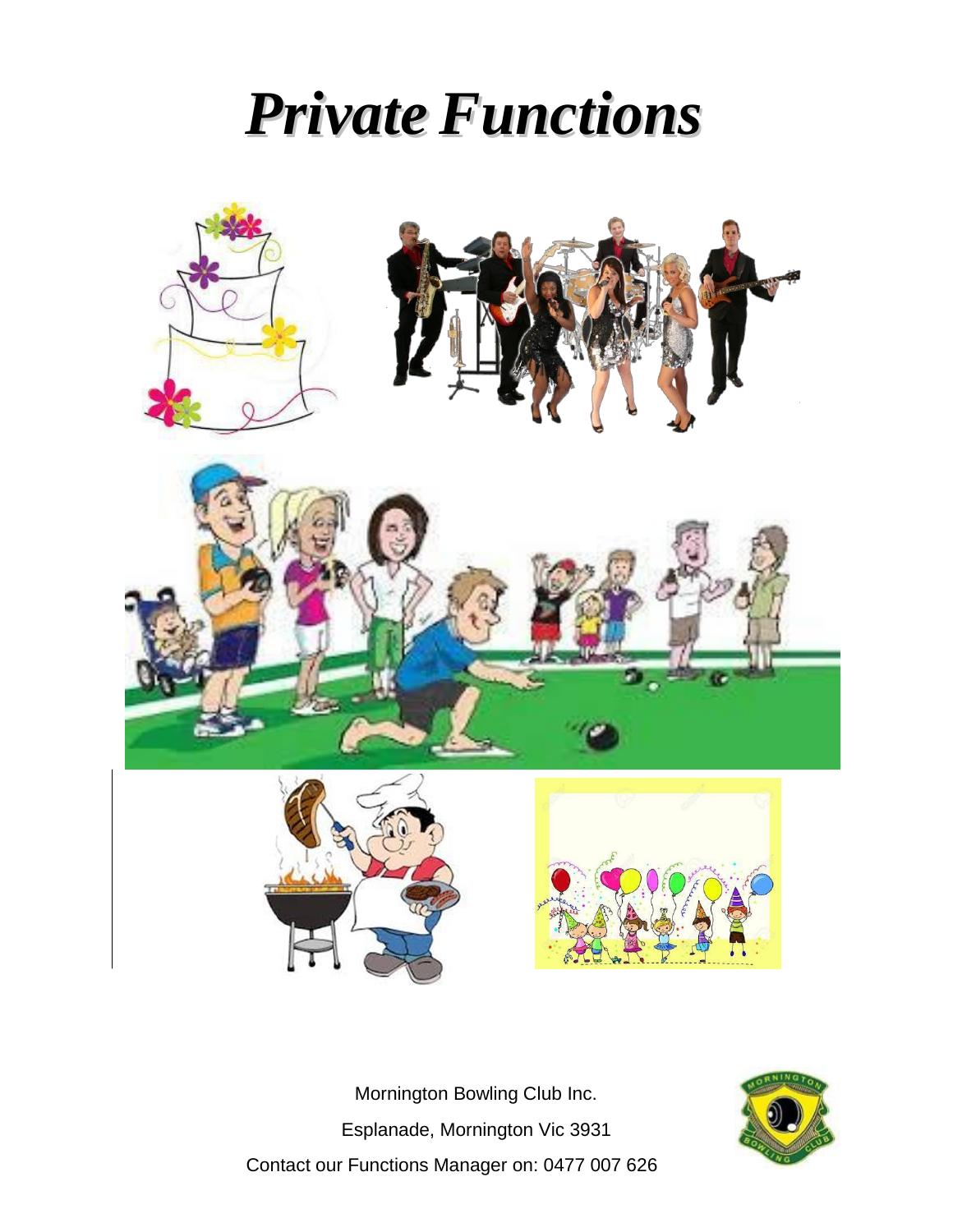# **Birthdays & Celebrations**

Whether you are looking for somewhere to hold that special occasion party or a presentation night with a touch of difference and a view to die for, then the Mornington Bowling Club is the location for you!

Any catering requirements can be made through the club or supply your own caterer, which can be prepared/ served from our fully equipped kitchen.

We have a lounge area, with comfortable seating for that quiet drink, relax and watch the dolphins and yachts pass by. Evening time is a treat, watch the sunset over the bay! Come watch one of nature's beautiful moments with us!

#### **Corporate Meetings & Seminars**

Mornington Bowling Club is one of only a few venues on the Mornington Peninsula that can showcase panoramic views of Port Phillip Bay, making it a unique location for your next seminar, business meeting, conference or product launch.

With a fully equipped kitchen and a serviced bar, our function hall is ideal for the working lunch, seminar or business cocktail party. Our experienced function staff can help to create the perfect day.

### **Function Hall Pricing**

| <b>Option</b>            | <b>Cost</b>                          |
|--------------------------|--------------------------------------|
| Function Room Hire       | \$495 (includes cleaner \$90)        |
| Refundable Security bond | \$300                                |
| <b>BBQ Hire</b>          | \$55 with a \$25 refund for cleaning |
|                          |                                      |
|                          |                                      |
|                          |                                      |
|                          |                                      |

Mornington Bowling Club Inc.

Esplanade, Mornington Vic 3931



Contact our Functions Manager on: 0477 007 626